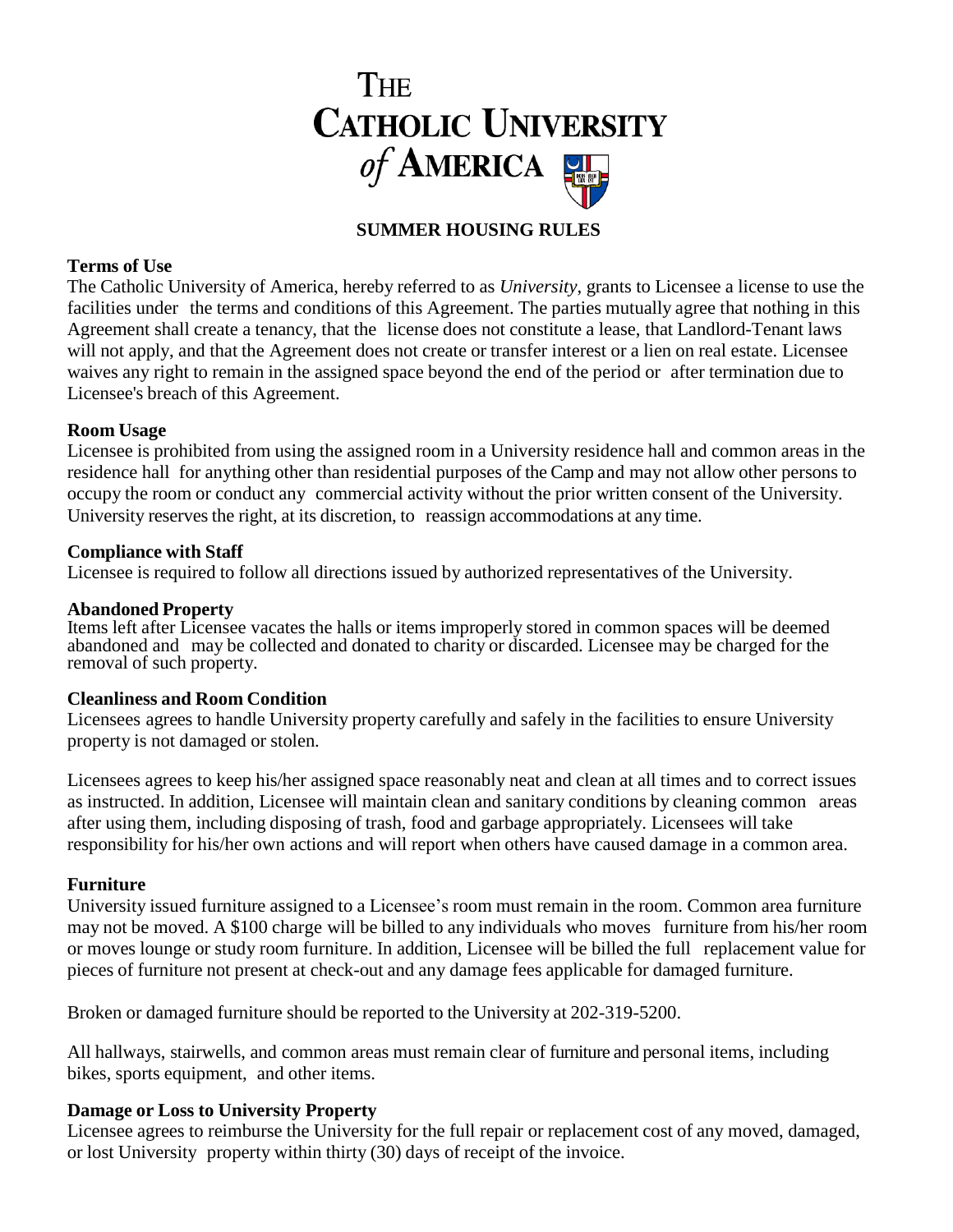## **Keys and Building Access**

Licensee is issued a key that permits access to their assigned room. Keys are given for a Licensee's personal use only. Keys are not transferable and may not be loaned or given to any other individual. Licensee must always lock doors when exiting their room or building.

If Licensee loses or misplaces their University-provided keys, Licensee agrees to immediately report the loss to the University Information Desk at 202-319-5200. There is a \$75 fee for a lock change on a single room. Licensee will not be charged for the first lockout, charged \$25 for the second lockout, and charged \$50 for subsequent lockouts.

The University maintains a computerized door entry system for most residence halls. To access their assigned residence hall, Licensees should swipe their access card through the scanner located at the building's entrance. For the safety and security of all individuals, doors must not be held or propped open for any reason. Licensee agrees to pay the replacement costs for lost cards.

## **Personal Property**

The University does not insure the personal property of any resident on or off campus. The University has no responsibility for any theft, damage, destruction, loss, etc., of any personal property, including but not limited to, money, valuables, or equipment belonging to or in the custody of the resident, whether caused by intentional or negligent act, failure to act, natural causes, fire, or other casualty. Licensee may obtain a personal insurance policy to cover personal property.

## **Maintenance and Custodial Requests**

Licensee agrees to report maintenance and custodial concerns to 202-319-5200.

## **Room Entry**

Licensee's room is considered private, and representatives of the University will enter only after knocking on the door to:

- Address maintenance needs or complete projects
- Assist in any emergency
- Re-establish order
- Recover any University property
- Prevent destruction of University property
- Perform health and safety inspections
- Investigate alleged violations of federal or District of Columbia laws, or University policies, rules, or regulations

All University maintenance, custodial services, power plant, and Technology Services staff and outside contractors are required to wear identification while working inside the residence halls.

## **Storage**

Storage space for personal possessions is not available in the residence halls outside the assigned rooms.

## **Room Maintenance**

Licensees must maintain their living space in a manner that avoids damage to the building or furniture and avoids excessive maintenance, repair, and/or housekeeping to restore the building or furniture to a standard appropriate for future residents.

## **Fire Alarm or Emergency**

Failure to evacuate during a fire alarm or emergency will result in a \$25 fine and possible dismissal from the residence hall and or Camp.

## **University Utilities**

The University is not responsible for the failure or interruption of utilities or air conditioning, or for